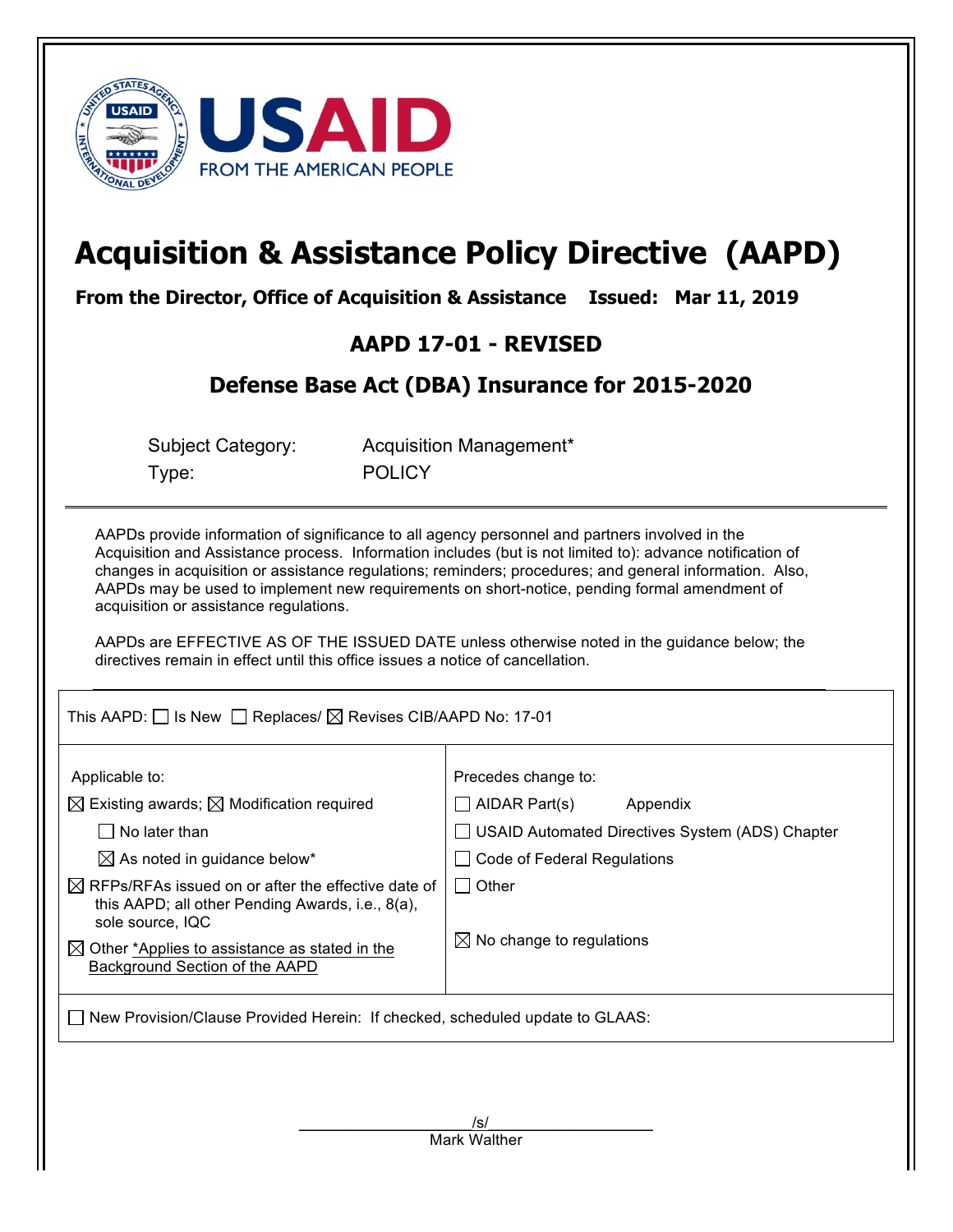**1. PURPOSE**: This revised AAPD:

1) Provides the current "Security" rate as determined in accordance with Notes 1 through 3 of the "RATES" section 3.A. The current "Security" rate remains unchanged until further revised.

2) Updates the Points of Contact in Section 4.

All other information remains the same.

**Required Action:** Contracting Officers (COs) must use the DBA rates and contact information in this AAPD in all new solicitations and awards. COs must also update the DBA information in existing awards, as applicable, when next modifying those awards.

**2. BACKGROUND**: DBA coverage is worker's compensation insurance, providing that employees may collect in the event an employee is injured while working on a contract financed by the U. S. Government and performed outside the U.S. DBA coverage also pays benefits to dependents of employees in the event that an employee is killed as a direct result of the employee's employment under an U.S. Government-financed contract. DBA coverage is required by statute (see 42 U.S.C. 1651, et seq.) for employees of contractors and subcontractors, regardless of the duration of their assignment. It is over and above any Department of State coverage. Subcontracts under USAID financed contracts are also included in the required coverage. USAID contractors and subcontractors must possess DBA coverage before their employees arrive in country and commence work on the contract. Contractors and subcontractors must maintain the insurance coverage until covered employees complete their overseas performance under the contract.

In accordance with ADS 303, DBA does not apply to grants and cooperative agreements or to subawards under these instruments. However, recipients who desire to purchase DBA coverage may negotiate rates at the discretion of the insurance carrier. Recipients must require contractors who are awarded procurement contracts under the assistance instruments to obtain DBA coverage for their employees performing service overseas.

Personal Services Contractors (PSCs) are exempt from Defense Base Act coverage. PSCs are treated like direct-hire employees for worker's compensation purposes and are covered by the Federal Employees Compensation Act.

Answers to Frequently Asked Questions about DBA insurance may be found on the Department of Labor's website at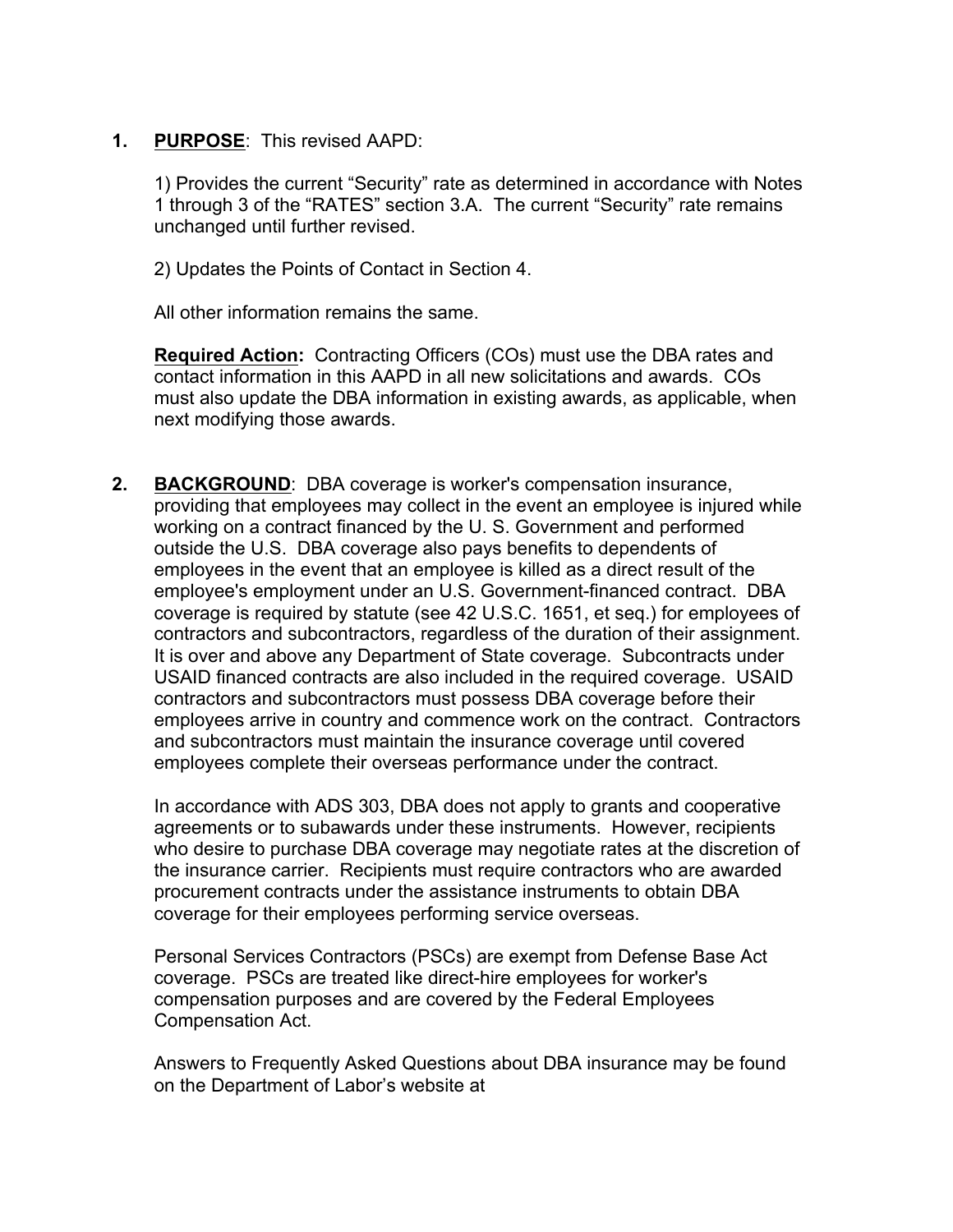http://www.dol.gov/owcp/dlhwc/FAQ/DBAFaqs.htm. Agency policy concerning DBA insurance requirements is found in ADS 302.

**3. GUIDANCE**: Pursuant to ADS 302, this AAPD announces that USAID executed contract # AID-OAA-C-16-00015 for DBA insurance with AWAC. The rates in this AAPD were effective December 1, 2015.

#### **A. RATES**

| <b>Contract Year</b> | Period of<br><b>Performance</b> | <b>Services</b> | <b>Construction</b> | <b>Security</b>       |
|----------------------|---------------------------------|-----------------|---------------------|-----------------------|
|                      |                                 |                 |                     |                       |
| <b>Base Period</b>   | $12/1/15 - 11/30/17$            | \$2.00          | \$4.50              | \$7.50                |
| Option 1             | $12/1/17 - 11/30/18$            | \$2.00          | \$4.50              | \$7.50                |
| Option 2             | $12/1/18 - 11/30/19$            | \$2.00          | \$4.50              | \$7.50                |
| Option 3             | 12/1/19 - 11/30/20              | \$2.00          | \$4.50              | \$7.50 unless further |
|                      |                                 |                 |                     | revised               |

Security rate calculation for option periods:

For Option Periods 1, 2 and 3, the percentage of USAID security payroll would be measured as of the last day of the preceding period (i.e. the base period or the immediately preceding option period), which is referred to as the "measurement date".

- 1) If at the measurement date, the percentage of USAID security payroll remains between 0-10.0% of total payroll, the security rate in the next option period will be \$7.50/\$100 employee remuneration.
- 2) If at the measurement date, the percentage of USAID security payroll is above 10.0% to 25.0% of total payroll, the security rate in the next option period will be \$10.00/\$100 employee remuneration.
- 3) If at the measurement date, the percentage of USAID security payroll exceeds 25.0% of total payroll, the security rate in the next option period will be \$12.50/\$100 employee remuneration.
- *4) The term "wages" means the money rate at which the service rendered by an employee is compensated by an employer under the contract of hiring in force at the time of the injury, including the reasonable value of any advantage which is received from the employer and included for purposes of any withholding of tax under subtitle C of the Internal Revenue Code of 1954 [26 USC §§ 3101 et seq.] (relating to employee taxes). The term wages does not include fringe benefits, including (but not limited to) employer payments for or contribution to a retirement, pension, health and welfare, life insurance, training, social security or other employee or dependent benefit plan for the employee's or dependent's benefit, or any other employee's dependent entitlement.*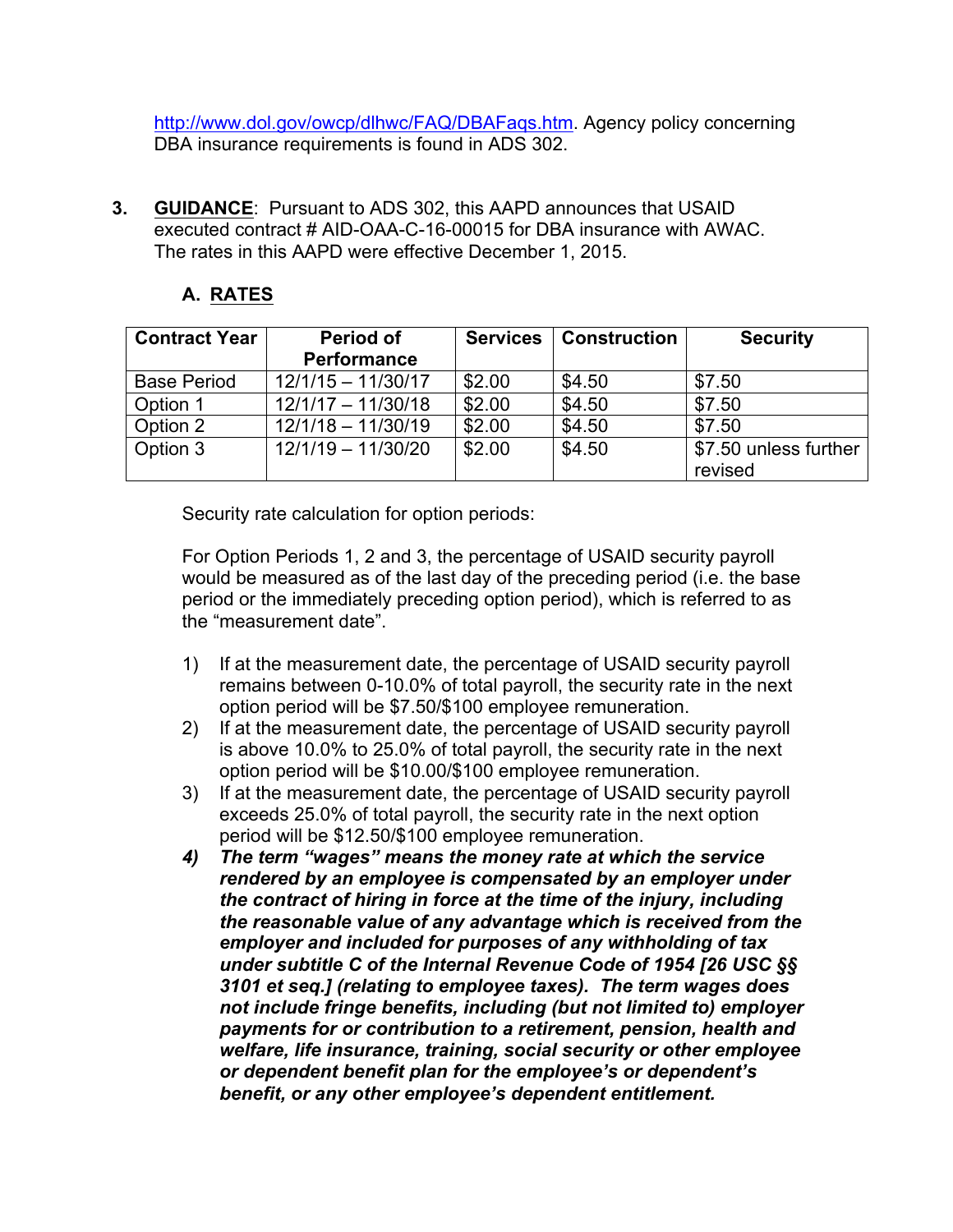*Maximum rate of compensation shall not exceed 200 per centum of the applicable national average weekly wage (NAWW) as calculated by the Secretary of Labor. The current NAWW can be found at http://www.dol.gov/owcp/dlhwc/nawwinfo.htm.*

- 5) The new rate structure aligns DBA rates to the likelihood that specific types of contracts will incur different frequency of DBA payouts and of differing dollar amounts. Those having greater risk pay greater premiums. Those with anticipated lower risk pay lesser premiums. The concept is to associate specific costs to a contract predicated upon the potential DBA risks under the same contract. The risk is predicated on the nature and inherent danger of certain categories of contracts (and performance under those awards).
- 6) For contracts that include Aviation, ground crews shall be categorized as Construction, and flight crew shall be categorized as Security.

Upon the Option Year being exercised, the contractor must confirm in writing, the security payroll percentage as of the measurement date of the preceding period of performance to the CO.

This AAPD will be amended within thirty (30) calendar days of the exercise of an option to provide the new "Security" rate as determined in accordance with Notes 1 through 3 above. In the interim between exercise of an option and the amendment to the AAPD, COs may obtain the rate from the agent listed in Section B below.

#### **B. OBTAINING DBA COVERAGE**

Contractors must apply for coverage directly to AON Risk Insurance Services Inc., the agent for AWAC DBA Insurance. For instructions on the required application form and submission requirements, contact the following office:

> AON Risk Insurance Services West, Inc. 2033 N. Main St., Suite 760 Walnut Creek, CA 94596-3722

Hours: 8:30 A.M. to 5:00 PM, Pacific Time

Primary Contact: Fred Robinson Phone: (925) 951-1856 Fax: (925) 951-1890 Email: Fred.Robinson@aon.com